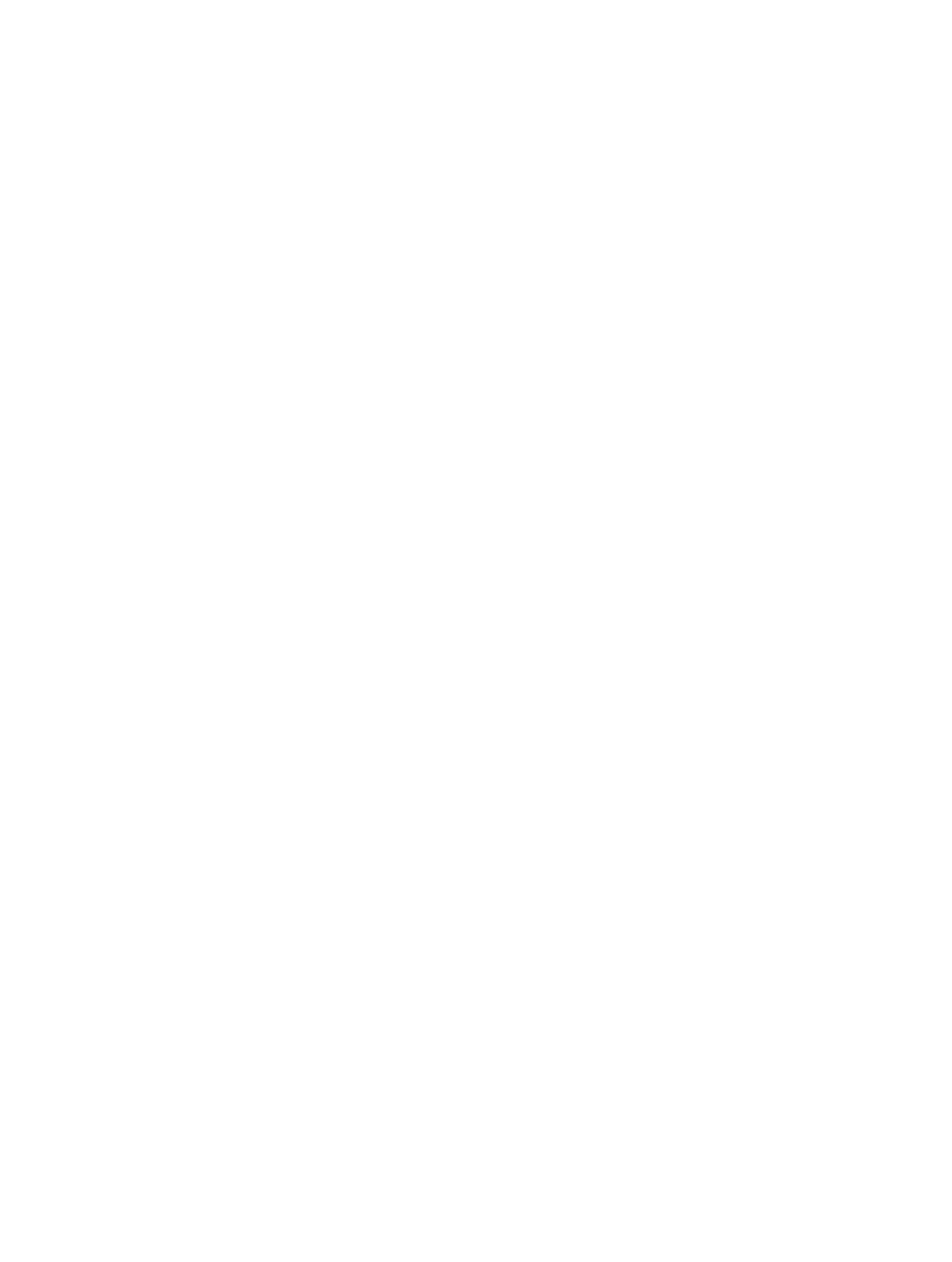

A request for a transition can come from several places. Of course the participant has the right to change providers at any time and for any reason. Additionally, the provider or case manager may terminate services with proper notification. Finally, transitions may be the result of an emergency situation that is defined in Chapter 46, Section 14 of the Department of Health's Medicaid rules. Emergencies include situations such as the incapacity or death of an independent provider, or a health or safety concern that would require immediate changes to a participant's services or providers.

Transitions can be stressful for participants, even if it is a transition that they specifically request. Transitions that are the result of a provider or case manager request, or are the result of an emergency, can be highly emotional and downright scary. Everyone on the participant's plan of care team needs to be especially sensitive and do everything they can to work together to ensure a transition that is as smooth and stress free as possible.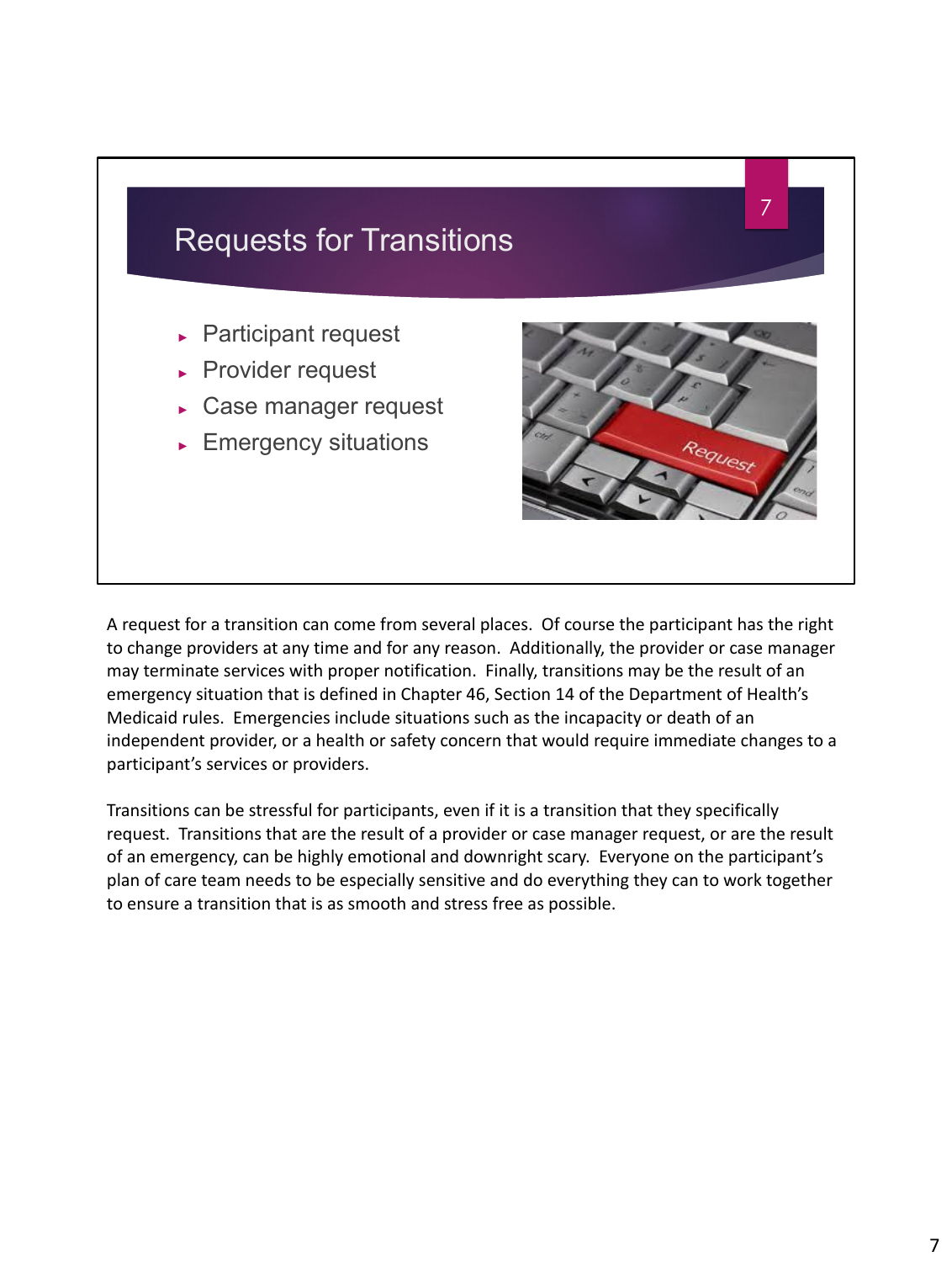

The individual or entity that decides that a change is needed is required to meet notification requirements that are established in Section 22. These requirements are in place to ensure that all affected parties are aware of the changes so they can meet their responsibilities within the process.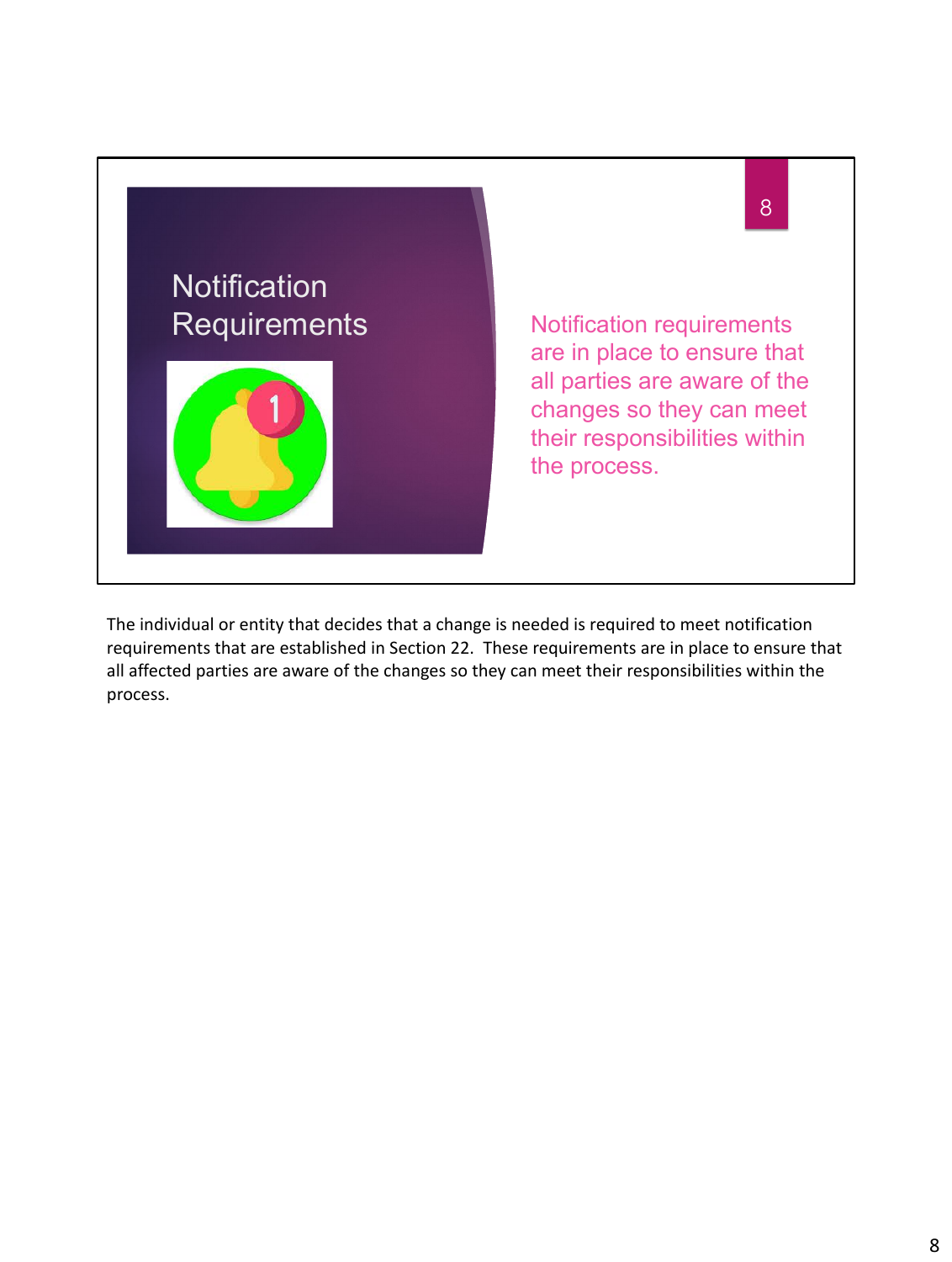## Notification Requirements - Request of the Provider

► Provider must notify the participant, legally authorized representative, case manager, and the Division in writing at least 30 calendar days prior to ending services.

9

- ► The Division may approve a shorter transition period.
- ► Failure to provide services during this time may result in technical assistance, or corrective or adverse action.

If a provider is terminating a participant's services, they must notify the participant, legally authorized representative, case manager, and the Division. This notification must be in writing, and must occur at least 30 calendar days before they intend to end services. In limited circumstances, the Division may approve a shorter transition period. Exceptions may be made if the participant has already found another provider, or if the current situation poses a risk to the participant's health or welfare.

If a provider fails to provide services during the 30 days, the Division will consider the provider to have abandoned services, and the provider may be subject to technical assistance, or corrective or adverse action.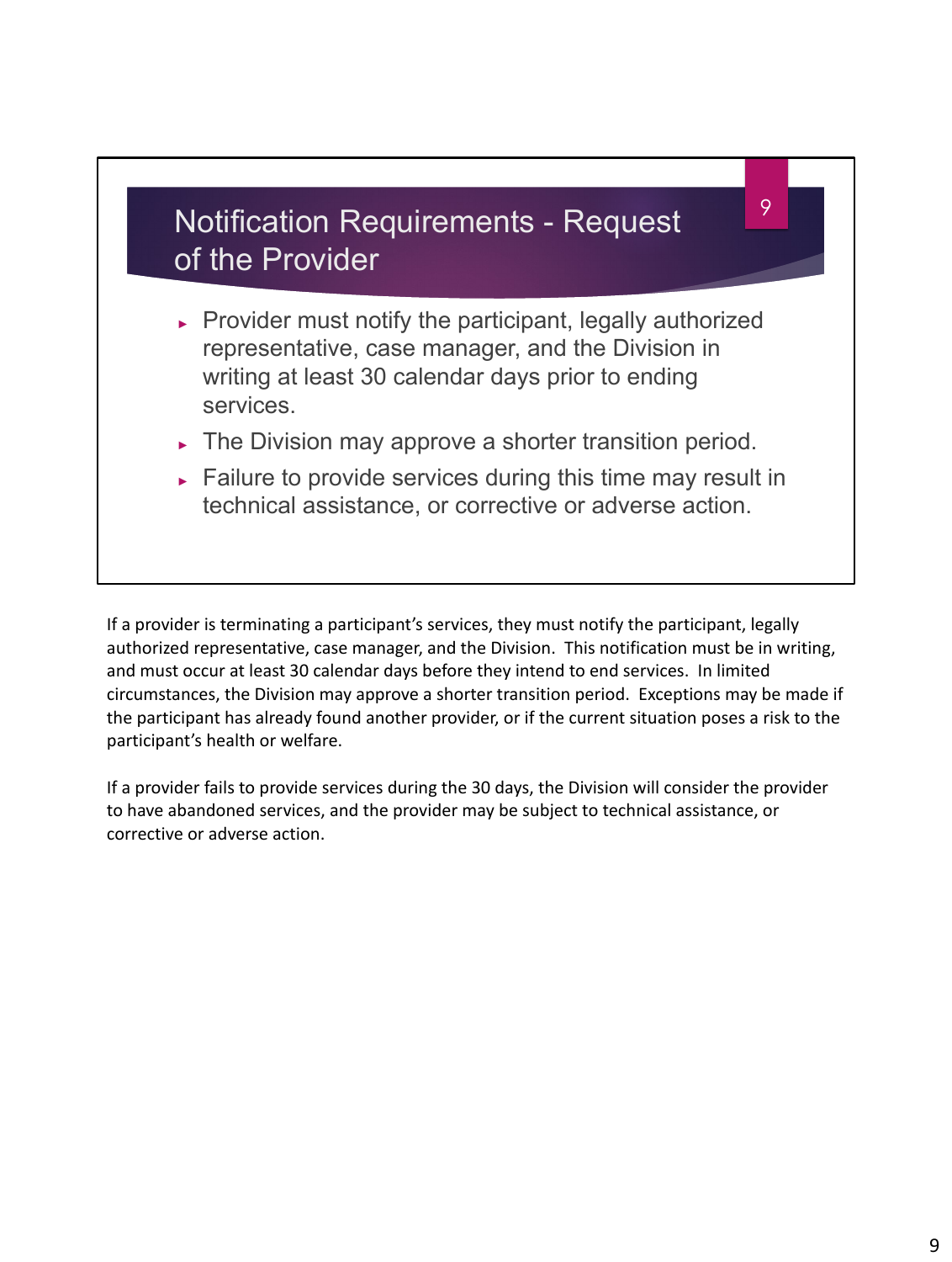

If a community living services provider requires a participant to move to another service setting, the participant must be offered the opportunity to choose from all available options, and cannot be limited to that provider's properties. The provider may have an available room in a group home, and this is certainly an option if a participant wants the provider to deliver community living services. However, is that room in a group home the only option? What about other group homes? What if the participant would like to live in an apartment, either alone or with a friend? What if the participant would prefer to receive services from another provider altogether? These should all be options for the participant to consider.

The provider must notify the participant, family, case manager, and any legally authorized representative of the move in writing at least 30 calendar days in advance so the participant can exercise their right to choose a new residence or provider.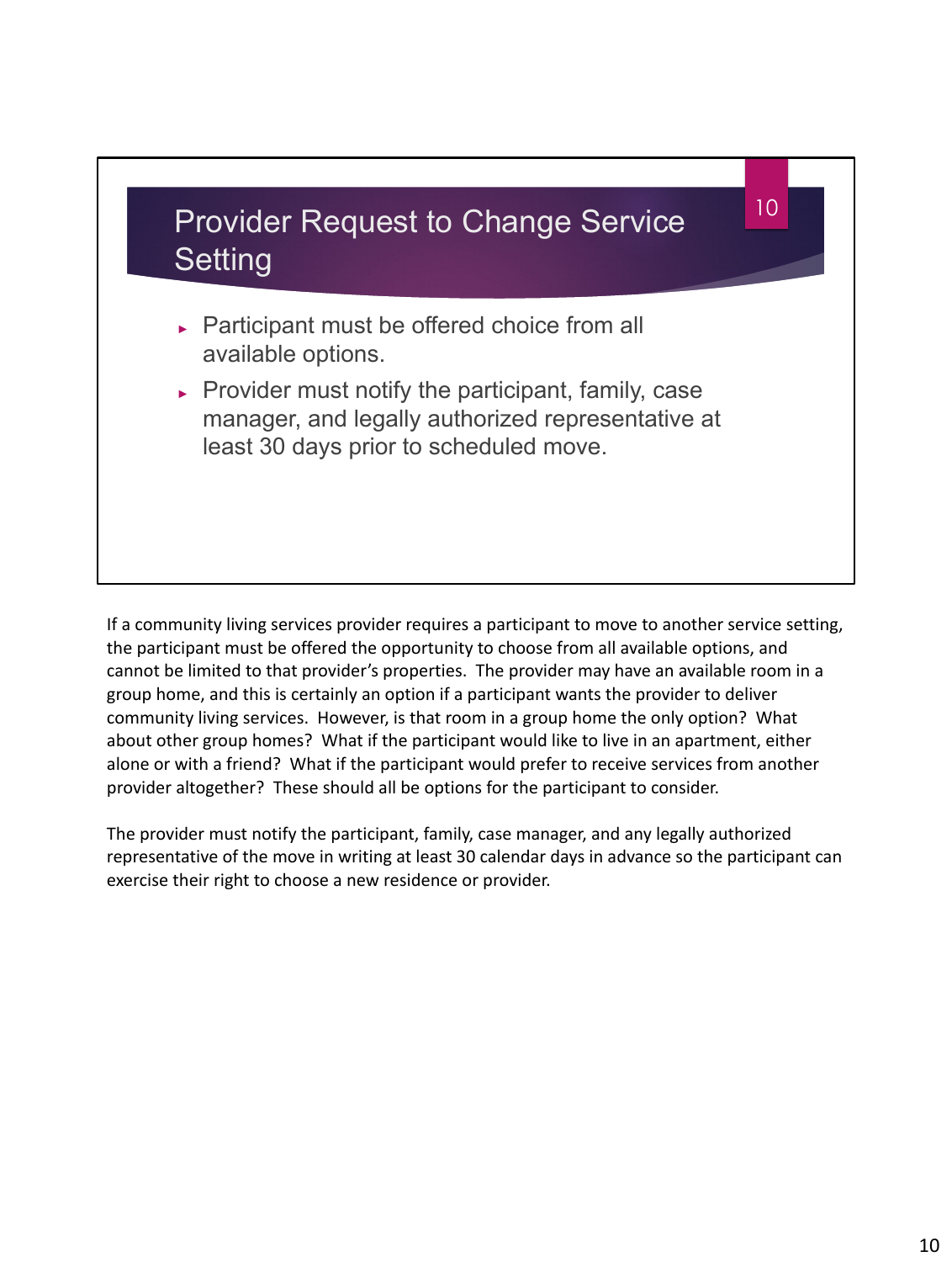## Notification Requirements - Request of the Case Manager

11

- $\triangleright$  Case manager must notify the participant, legally authorized representative, and Division in writing at least 30 calendar days prior to ending services.
- ► Case manager must provide services for the 30 calendar days or until a new case manager is added to the individualized plan of care, whichever is first.

A case manager who is ending a participant's case management services must notify the participant, legally authorized representative, and Division. This notification must be in writing, and must occur at least 30 calendar days before they intend to end services. Case managers must also upload the notification in the document library in the Electronic Medicaid Waiver System (EMWS).

The case manager must continue to provide case management services for the 30 calendar days unless a new case manager is added to the participant's individualized plan of care (IPC) before the 30 days expires. If the participant hasn't secured a new case manager at the end of 30 days, the back-up case manager is required to take over as case manager until the participant can get a new case manager in place. Case managers must ensure that the back-up case manager for each participant is listed on the *Circle of Support*s and *Contacts* screens so that case management services are seamless in this or an emergency situation. During the 30 days, the case manager is obligated to provide ongoing services, and support and assist the participant with the transition process.

If possible, case managers should schedule case management transitions to occur at the beginning of the month. The case management monthly unit can only be billed for a participant once per month. Monthly and 15-minute units cannot be billed for the same participant in the same month. If a participant transitions from one case manager to another in the middle of the month, both case managers must bill 15-minute units for the work that they do.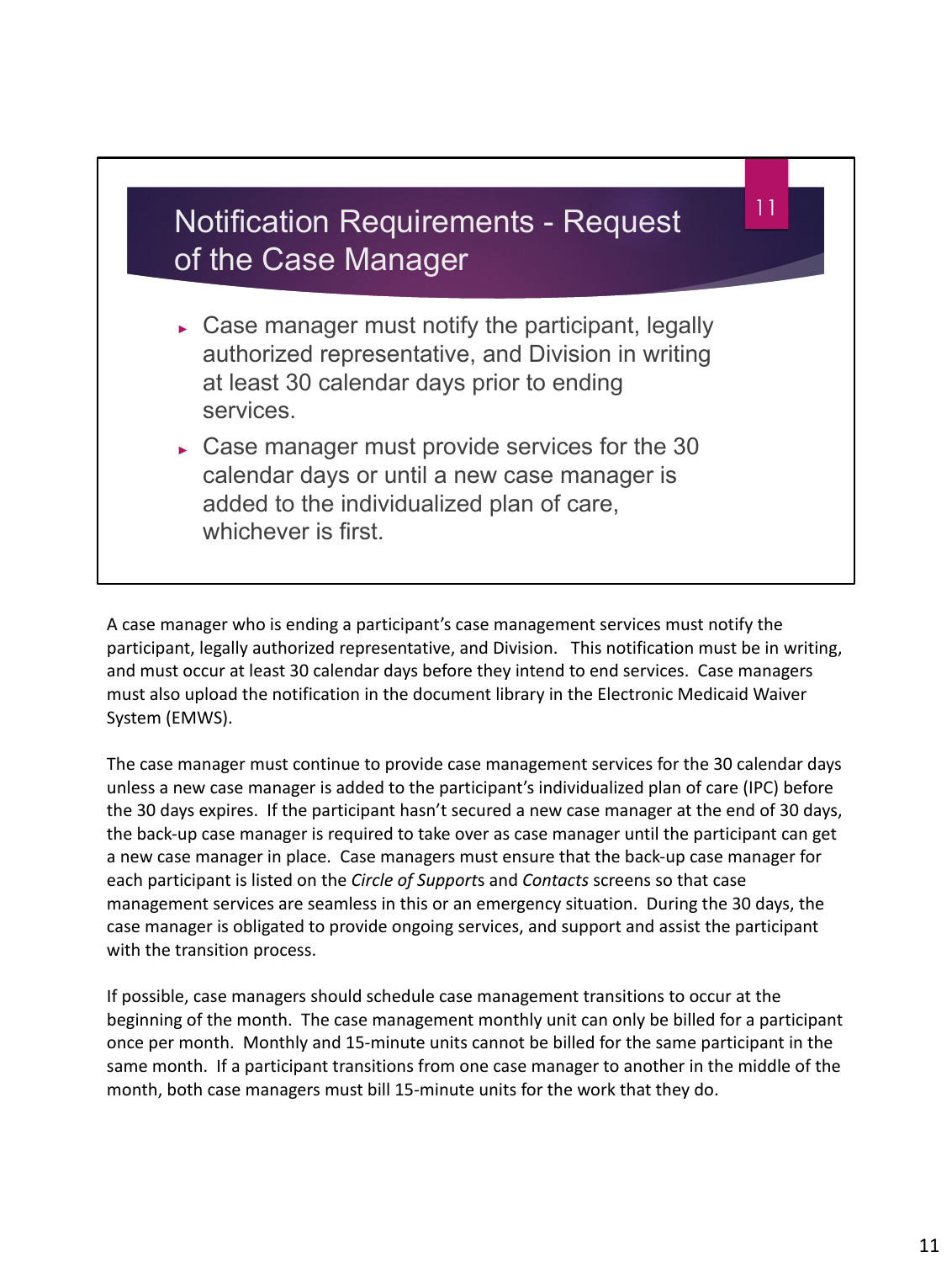

When a participant or legally authorized representative chooses to change providers, they must inform the case manager of the decision. The case manager is responsible for notifying the provider of the participant's decision to discontinue services within three business days.

In most cases, the participant will let the provider know their intentions. Unfortunately, there are occasionally instances when the participant and their provider have a strained relationship that results in poor communication. It is the responsibility of the case manager to notify the provider of the upcoming transition so the provider isn't blindsided by this change.

Participants can also choose to change case managers. If the participant decides to select a new case manager, the current case manager must work with the participant, plan of care team members, and the newly selected case manager to ensure that the participant's transition goes smoothly. Case managers and providers must be professional and treat participants and legally authorized representatives respectfully at all times. Participants have the right to change providers. This right must be honored, and participants should not be made to feel uncomfortable as a result of exercising this right.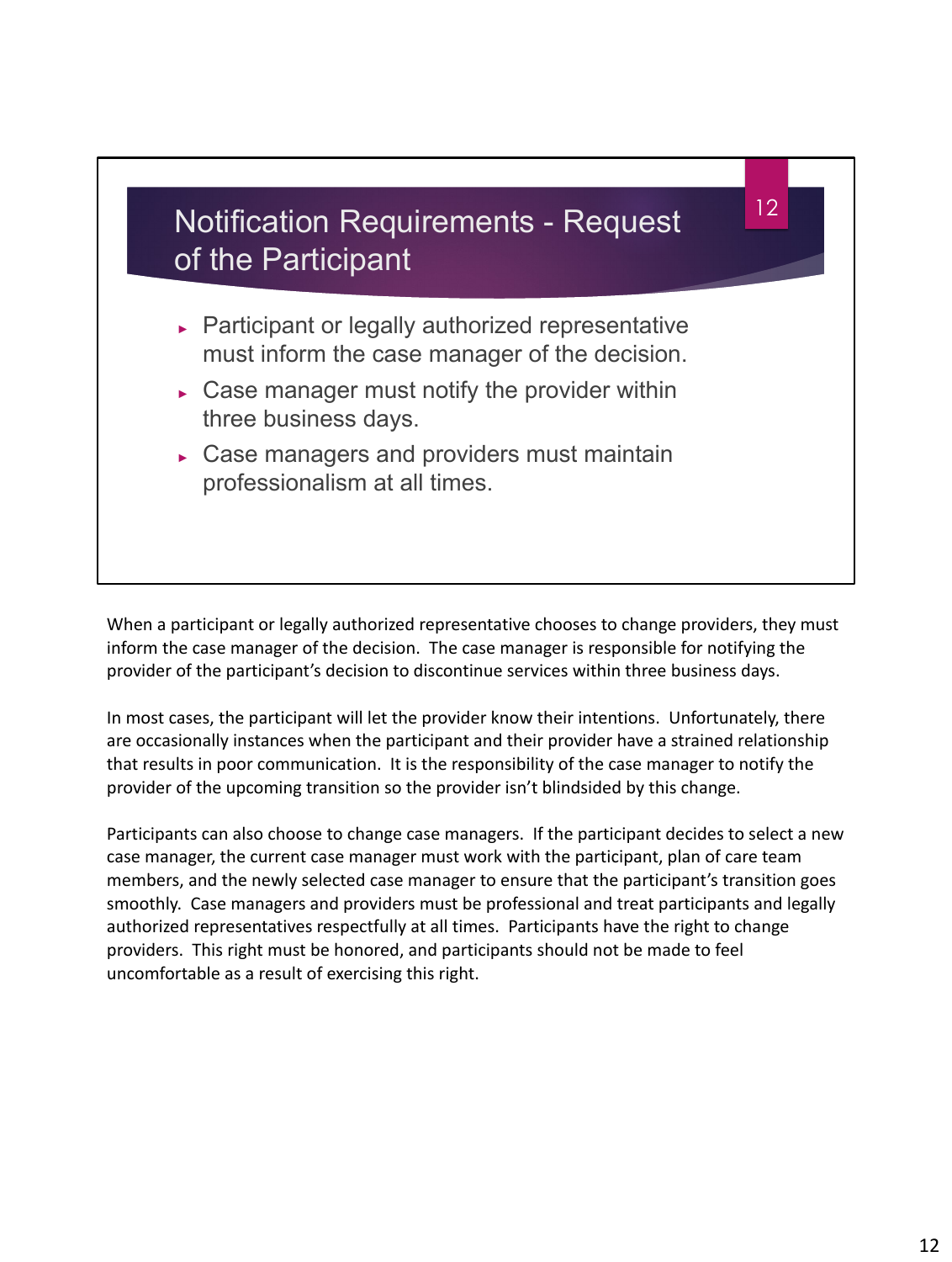

Providers and case managers are responsible for working together to ensure the participant experiences a smooth and seamless transition.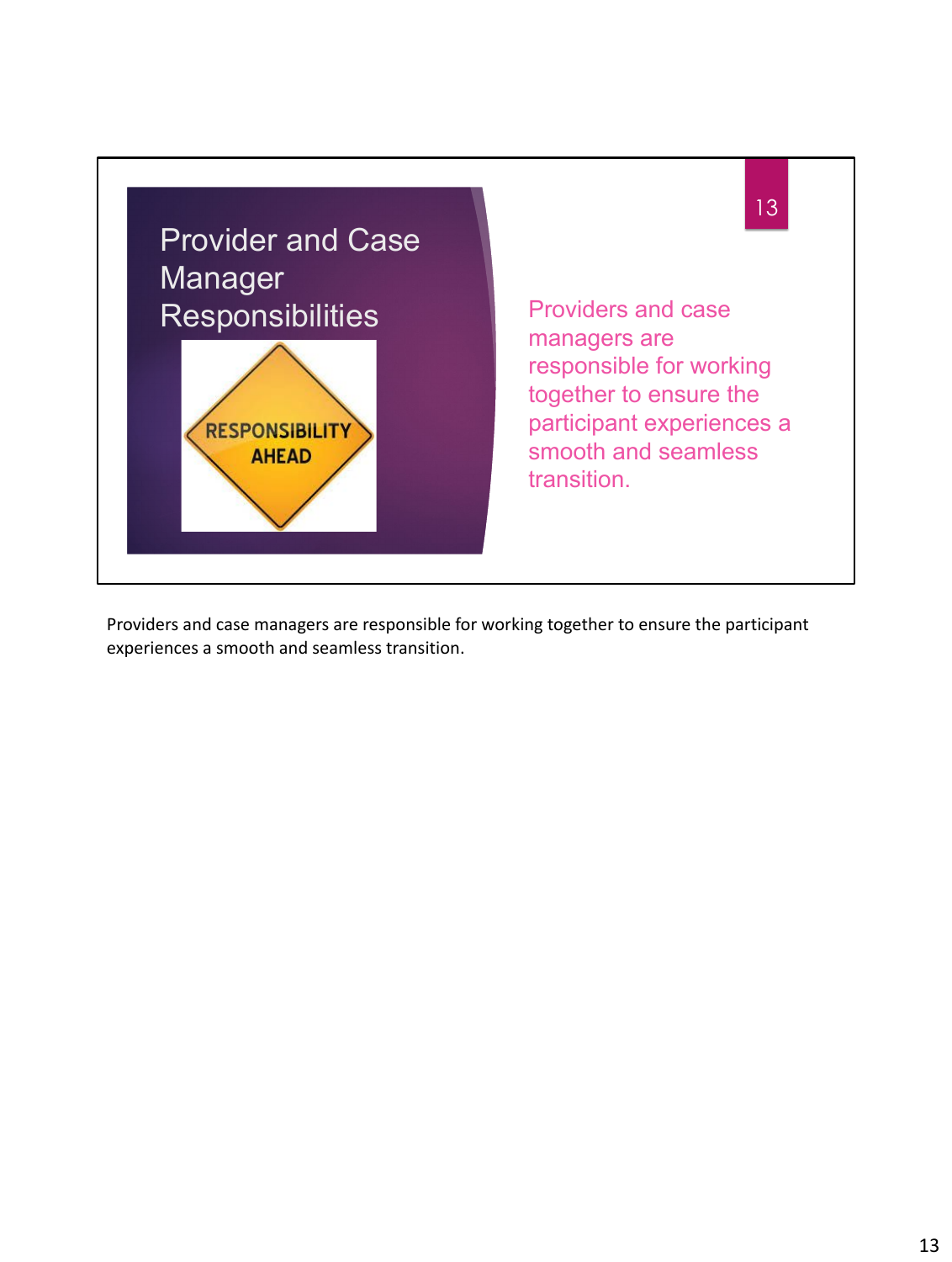

Case managers are responsible for facilitating the transition process.

Once the case manager is made aware of the transition, they have three business days to notify the Division. This notification is most easily done by emailing the area Benefits and Eligibility Specialist (BES).

If a participant requests a change in provider, or if a provider notifies the participant that they will be ending services, then the case manager is responsible for reviewing the provider list with the participant. If the participant requests a change in case managers, then the case manager must make the provider list available, but is not responsible for reviewing the list with the participant. It is critical that the case manager complete this step to ensure that the participant has choice in their providers.

The Division requires the case manager to complete a Transition Checklist when facilitating the transition process. The checklist, which can be found on the **HCBS** Document Library page of the Division website, under the *DDForms* tab, lists the documentation, discussions, and actions that must be completed as part of the transition process. The case manager must complete the checklist in its entirely and upload it into EMWS.

Every transition requires a plan of care team meeting to ensure that necessary discussions have taken place and relevant information has been shared. The case manager must schedule the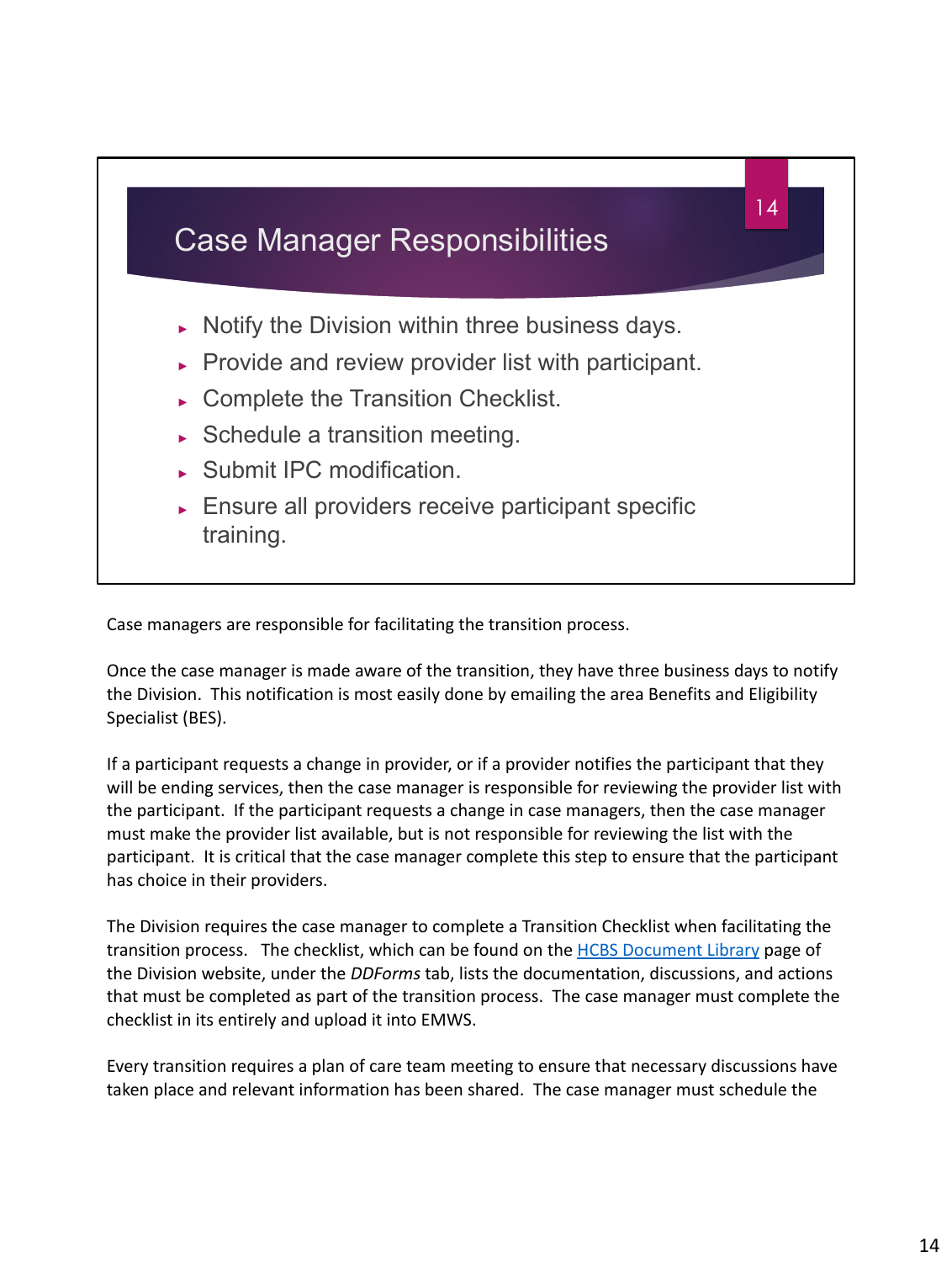meeting at a time and location that is convenient for the participant, and must notify all current and new providers, the participant, the legally authorized representative, and the Division at least two weeks prior to the meeting. The meeting may be scheduled sooner in an emergency situation, but the case manager must notify the Division of any emergency that requires a faster transition schedule. As the facilitator of the meeting, the case manager must invite cooperation and participation from all team members to ensure that the participant has the best chance at a successful transition.

After the transition meeting, the case manager must complete and submit IPC modifications to the Division at least seven business days before the new provider is scheduled to begin delivering services.

Before a new provider can begin delivering services, the case manager must ensure that the new provider has received participant specific training, including training on health and safety concerns and needed supports, positive behavior supports, and the IPC.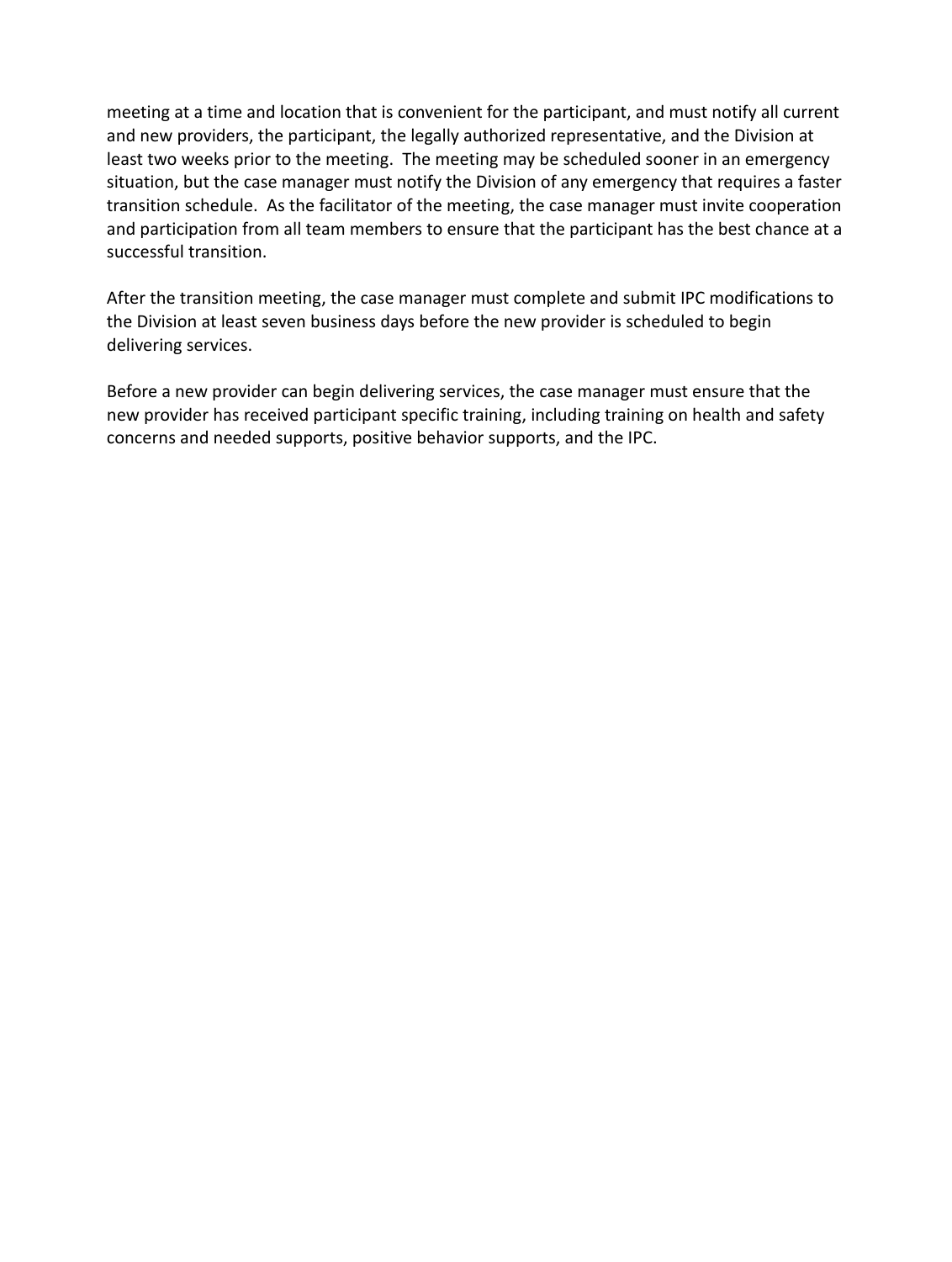

All providers, including case managers, have a responsibility to be part of the transition process. Providers should attend the transition meeting, and be prepared to participate and cooperate with other team members. If team members don't participate, valuable information can be lost. It is vital to the participant's success to have outgoing providers share relevant information with newly appointed providers. Outgoing providers have an obligation to provide input. Without the sharing of knowledge, the participant has less chance of success. Section 22 specifically requires all providers to share pertinent information in a timely manner.

It is extremely important for the new provider to understand participant preferences and behavioral and medical support needs, and ensure they have the capacity to meet those needs.

The new provider must be qualified and ready to accept the participant. The Division will not certify a provider or approve a new service setting without following the established procedures.

If a participant chooses a new case manager or provider, everyone involved is expected to behave in a professional manner. In order to ensure the best possible support for the participant, all team members must work together.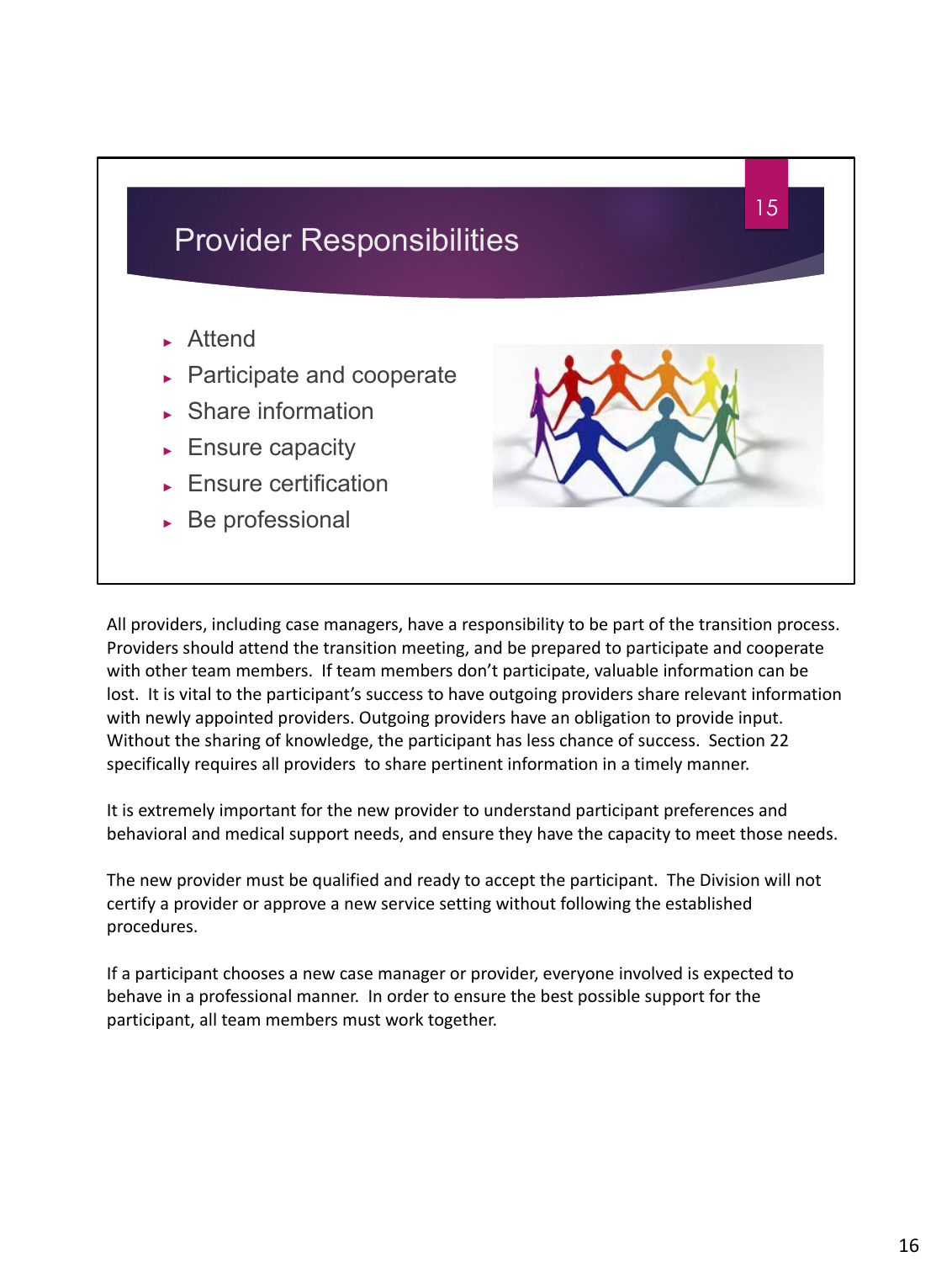

It is not uncommon for a provider to accept a participant with challenging behaviors into services only to find that they don't have the capacity or skills to support a participant's challenging behavioral needs. Once the provider determines they can't support the participant, the provider gives the participant a 30-day notice that they are terminating services and the transition process begins again. This quick transition can be very confusing for the participant and frustrating for the participant's plan of care team. Providers must be forthright about their ability to handle situations, and make decisions to accept or not accept a participant into services based on what is best for the participant, not based on potential income.

Chapter 45, Section 6 states that the provider must ensure that they have the capacity to address the participant's behavioral and medical needs before the provider accepts the participant into their services. Providers should consider the number of staff members available to support the participant, as well as the training and skills of those staff members. Providers should also consider the participants the provider already serves, and how a new participant may impact those who are currently receiving services.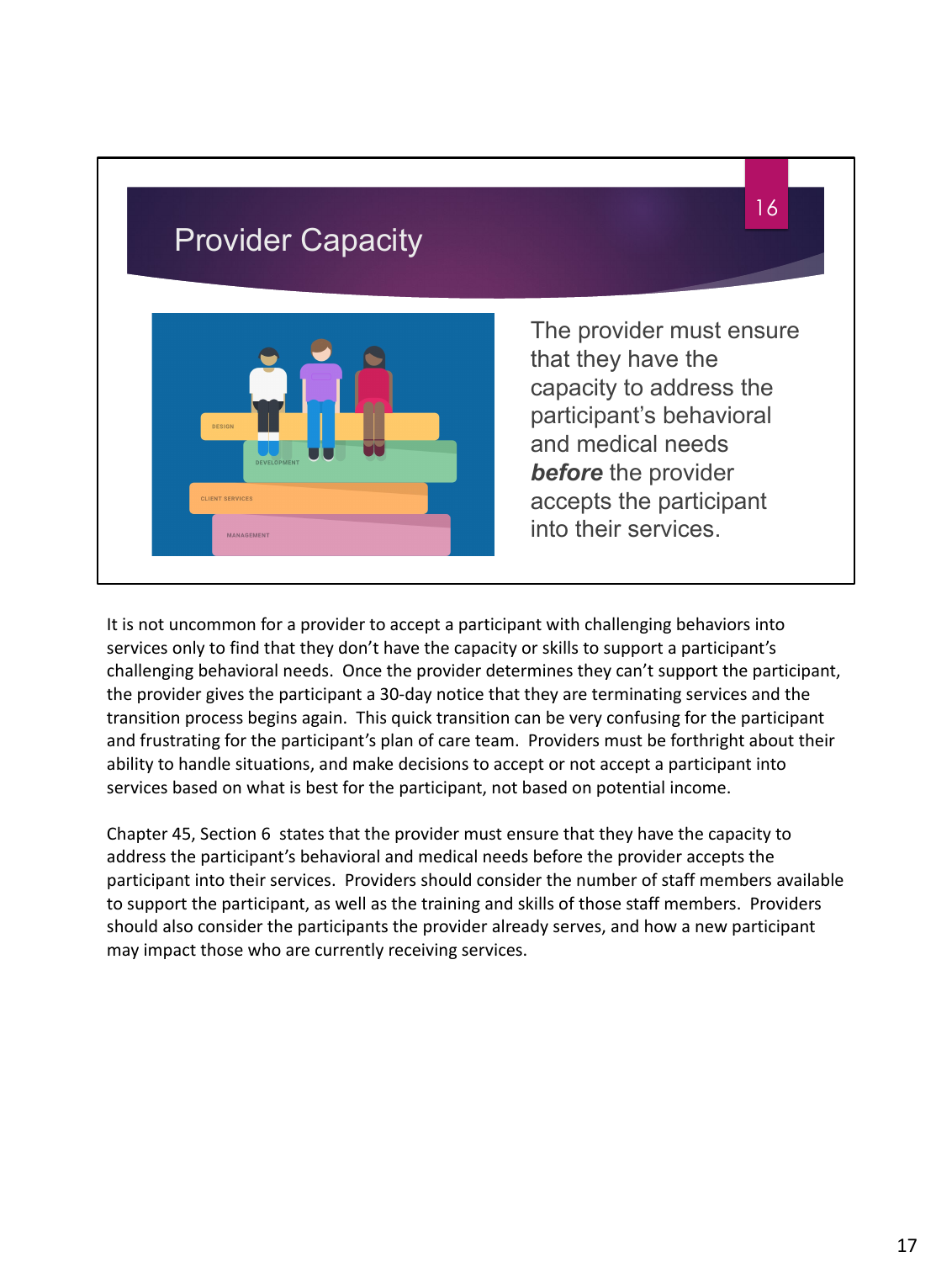

As we end this training, we'd like to review some of the key takeaways:

- 1. Participants may choose to change any provider at any time and for any reason. One purpose of the transition process is to ensure that participant choice has been offered and honored.
- 2. Timelines have been established to ensure that the participant and plan of care team has time to thoroughly prepare for the transition. With limited exceptions, these timelines must be followed. Additionally, providers and case managers must meet their respective responsibilities, including professionalism, throughout the process.
- 3. Transition impacts the participant's life and may be stressful, even if it is a transition that they specifically requested. Everyone on the participant's plan of care team needs to be especially sensitive and do everything they can to work together to ensure a transition that is as smooth and stress free as possible.
- 4. Providers must ensure that they have the capability and capacity to appropriately and safely serve the participant before they accept the participant into services.
- 5. Participation from everyone is crucial. All plan of care team members should participate and cooperate with other team members. If team members don't participate, valuable information can be lost, which could impact the success of the participant's transition. Information should be shared in the team meeting to determine the best support for the participant.